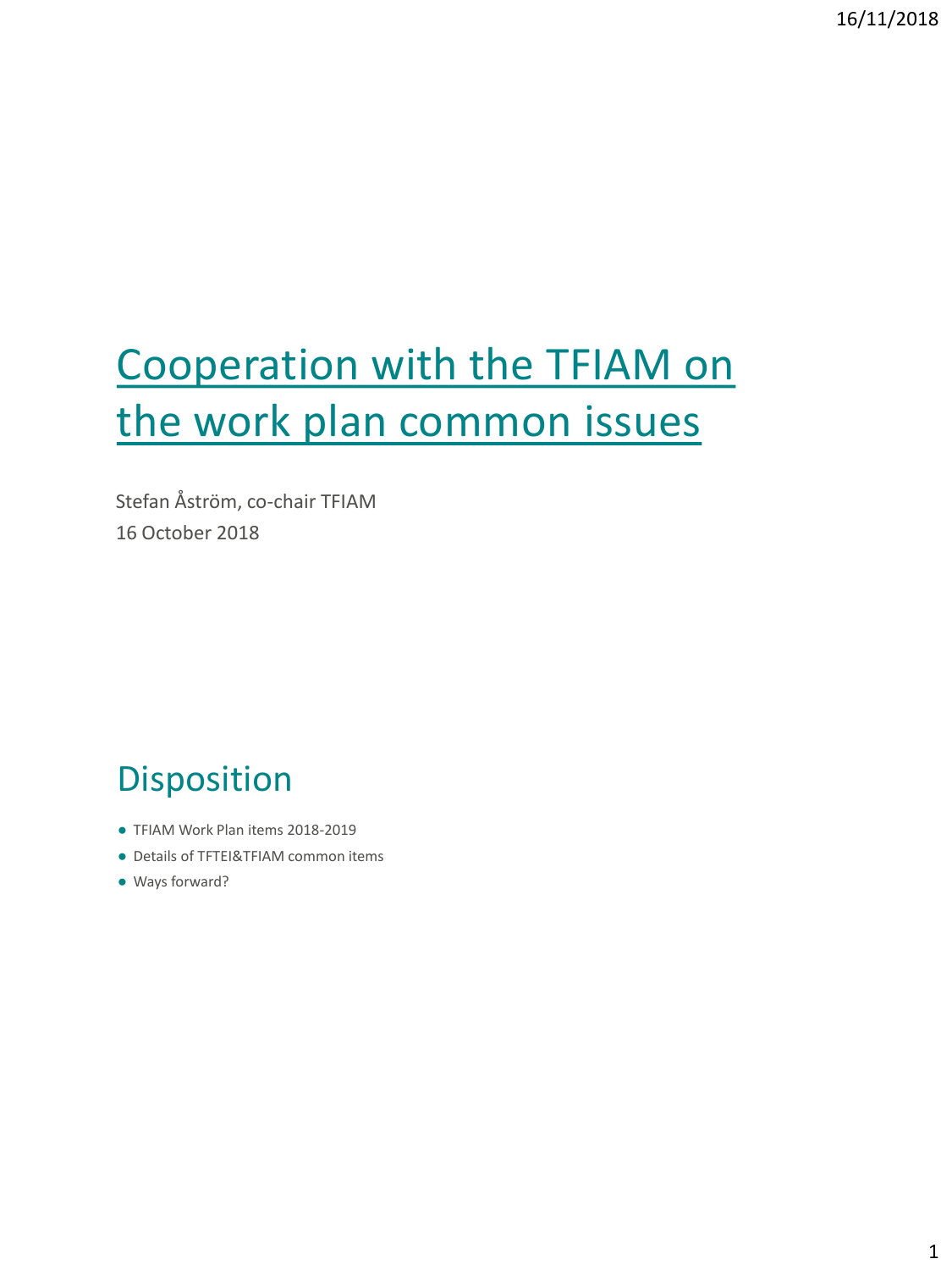#### **TFIAM Work Plan items 2018-2019**

- 1. Review/update cost-data *(with TFTEI)*
- 2. Report on "cost of inaction" *(with TFTEI)*
- 3. Assessment report on Ammonia
- 4. Local air quality management (expert panel)
- 5. Global sectoral strategies *(with HTAP)*

## **1. Cost data, outcome of TFIAM 47**

- ●Priority on updating control costs for sources not yet controlled in existing legislation
- ●Focus on regions that have yet to implement advanced control, i.e. countries in the eastern region of the Air Convention
- ●Update of GAINS cost data depends on ongoing research by national experts that is communicated to CIAM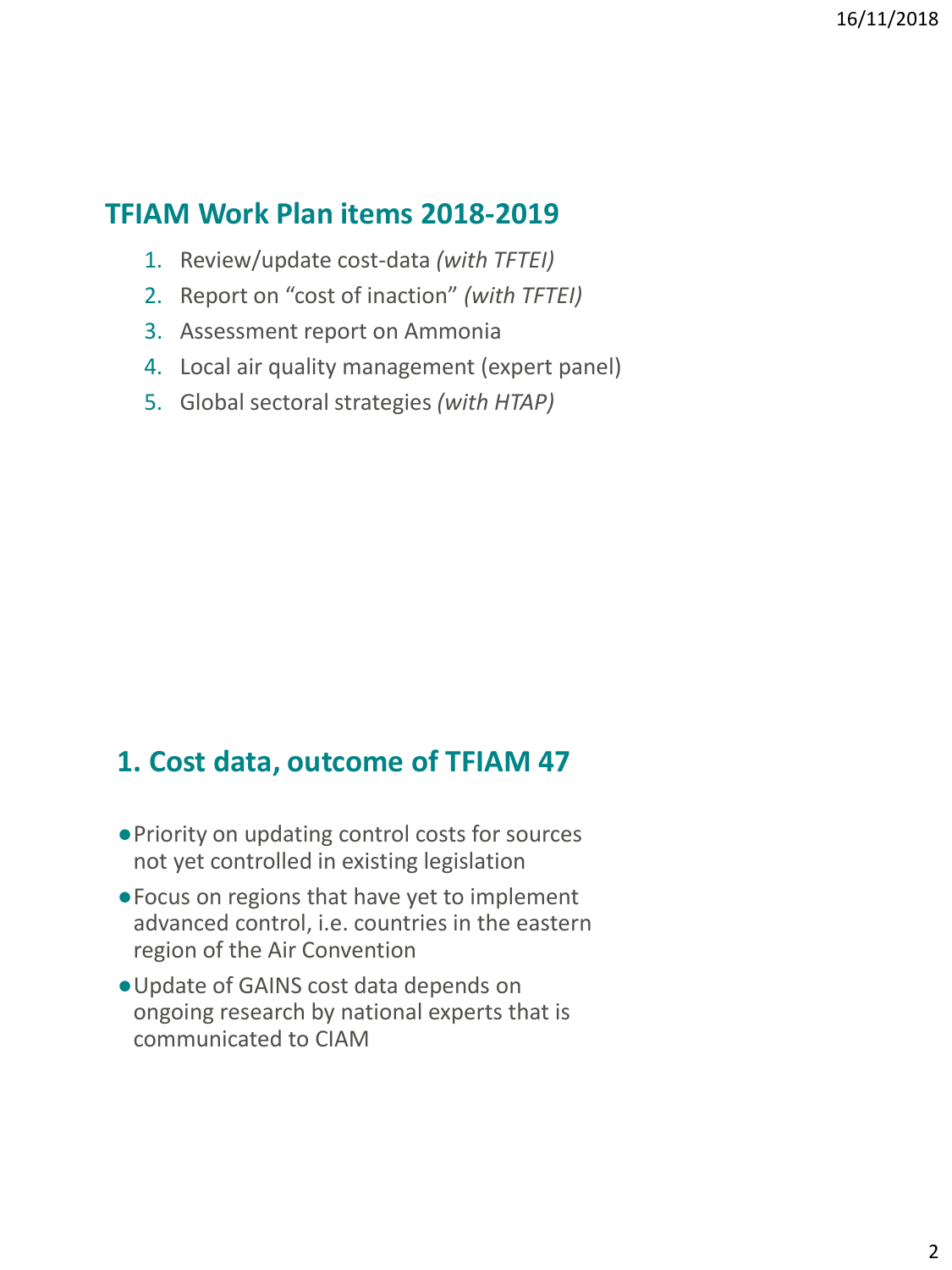### **2. Options for "cost of inaction" report, outcome of TFIAM 47**

- ●Inaction defined as no additional action than current policy
- ●Focus on eastern region of the Air Convention and on ammonia

#### **Cost of Inaction study OECD: high costs in eastern countries of EU and EMEP-region**

**Change in regional GDP from market impacts, central projection:**  *Percentage change w.r.t. no-feedback projection, 2060*